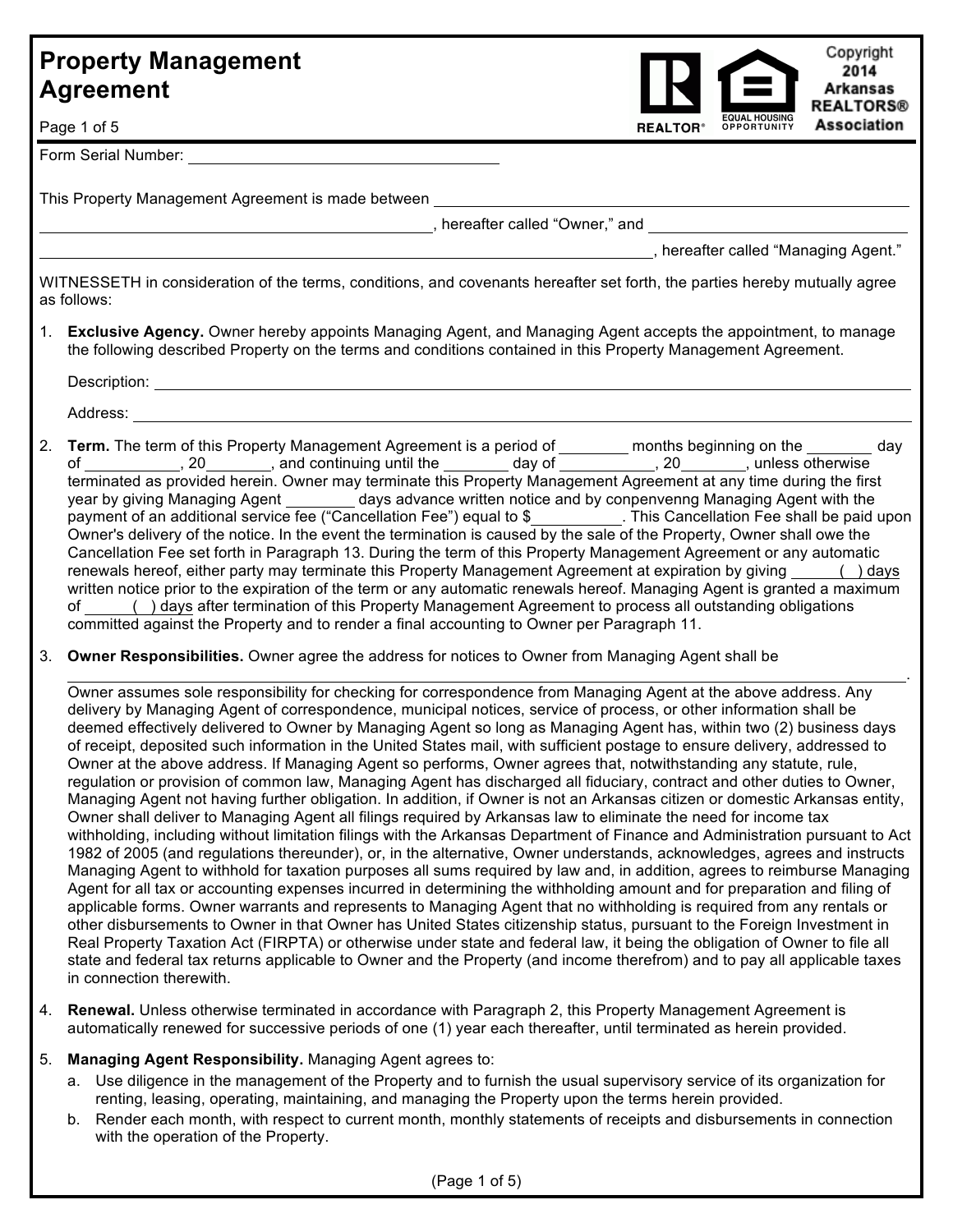Copyright 2014 **Arkansas REALTORS® Association OPPORTUNITY** 

Page 2 of 5

Form Serial Number:

 $\overline{a}$ 

- c. Provide experienced assistance and recommendations to Owner in connection with annual budgets and analysis of operating results.
- d. Comply with all Fair Housing laws and provide equal services to all persons regardless of race, color, religion, sex, handicap, familial status sexual orientation or national origin.
- 6. **Owner Agreement.** Owner hereby gives to Managing Agent the following authority and powers and agrees to bear the expenses in connection therewith:
	- a. To do and perform or cause to be performed all acts and things necessary, required, or desirable to ensure the proper and efficient rental, management, operation and maintenance of the Property.
	- b.  $\Box$  (i) To sign, renew, or cancel leases and/or rental agreements for and inthe name of Owner as Owner's exclusive leasing agent for the Property. Owner authorizes Managing Agent to advertise and market the Property at a monthly rental of \$\_\_\_\_\_\_\_\_\_ per month, and Owner and Managing Agent further agree that no lease or rental agreement at a monthly rent of less than \$\_\_\_\_\_\_\_\_\_ per month shall be executed by Managing Agent without the consent of Owner, or
		- $\vert \ \vert$  (ii) See attached rate list per unit.
	- c. To receive all monthly rents due from tenants of the Property and in connection therewith to request, demand, collect, and receive any and all charges or rents that become due to Owner.
	- d. To advertise the availability of rental of the Property or any part thereof, and display "For Rent" or "For Lease" and other similar signs upon the Property subject to compliance with any ordinances or restrictions applicable to the Property.
	- e. To make or cause to be made and to supervise repairs and alterations, and to do decorating on the Property, including but not limited to exterior and interior cleaning, painting, and decorating, plumbing, carpentry, and other such normal maintenance and repair work as may be necessary. Notwithstanding any other provision of this Property Management Agreement to the contrary, Managing Agent agrees to secure the prior approval of Owner on all expenditures in excess of \$ for any one item except monthly or recurring operating charges and emergency repairs in excess of the maximum, if in the opinion of Managing Agent such repairs are necessary service to the Property and/or tenant.
	- f. Owner agrees to release, indemnify and hold Managing Agent harmless from any act of omission or commission concerning service upon Managing Agent of any papers, notices, subpoenas, summons, or other legal documentation regarding an ere violation of any state, federal, municipal or other law, regulation or directive, on or about the Property (co lectively, a "Code Notice"). Further, Owner agrees to release, indemnify, and hold Managing Agent harmless and not to allege any negligent conduct on the part of Managing Agent if, within two (2) business days after receipt of a Code Notice by Managing Agent, on behalf of Owner, the Code Notice is forwarded to Owner by certified United States mail. Owner assumessole responsibility for, at all times, furnishing Managing Agent with written notice of a current address for Owner serviced by the United States Post Office, the initial address being:
	- g. To hire, discharge, and supervise all labor and employees required for the operation and maintenance of the Property, it being agreed that all employees shall be deemed employees of Owner or of the contractor retained by Managing Agent for Owner, and not of Managing Agent. Managing Agent may perform any duties through attorneys, agents, or employees hired by Owner and shall not be responsible for their acts, defaults or negligence. Managing Agent shall not be liable to Owner for any error of judgment or for any mistake of fact or law, or for anything that Managing Agent may do or refrain from doing hereafter except in case of willful misconduct or gross negligence.
	- h. To make such contracts for water, electricity, gas, telephone, vermin extermination, furnace and air conditioning repair, waste disposal, labor and other services or such of them as Managing Agent shall deem advisable, and to place purchase orders for such equipment, tools, appliances, materials and supplies as Managing Agent deems necessary. All such contracts and orders so entered into shall be made in the name of Owner.
- 7. **Separate Owner's Funds.** Managing Agent shall establish and maintain, in a bank, whose deposits are insured by the Federal Deposit Insurance Corporation, a trust account for Managing Agent's Owner's fund with authority to Managing Agent to draw thereon for any payments to be made by Managing Agent to discharge any liabilities or obligations of Owner incurred pursuant to and subject to the limitations of this Property ee Agreement. Owner shall forward funds to Managing Agent in an amount deemed sufficient by Managing Agent to provide for all sums due and payable by Owner as operating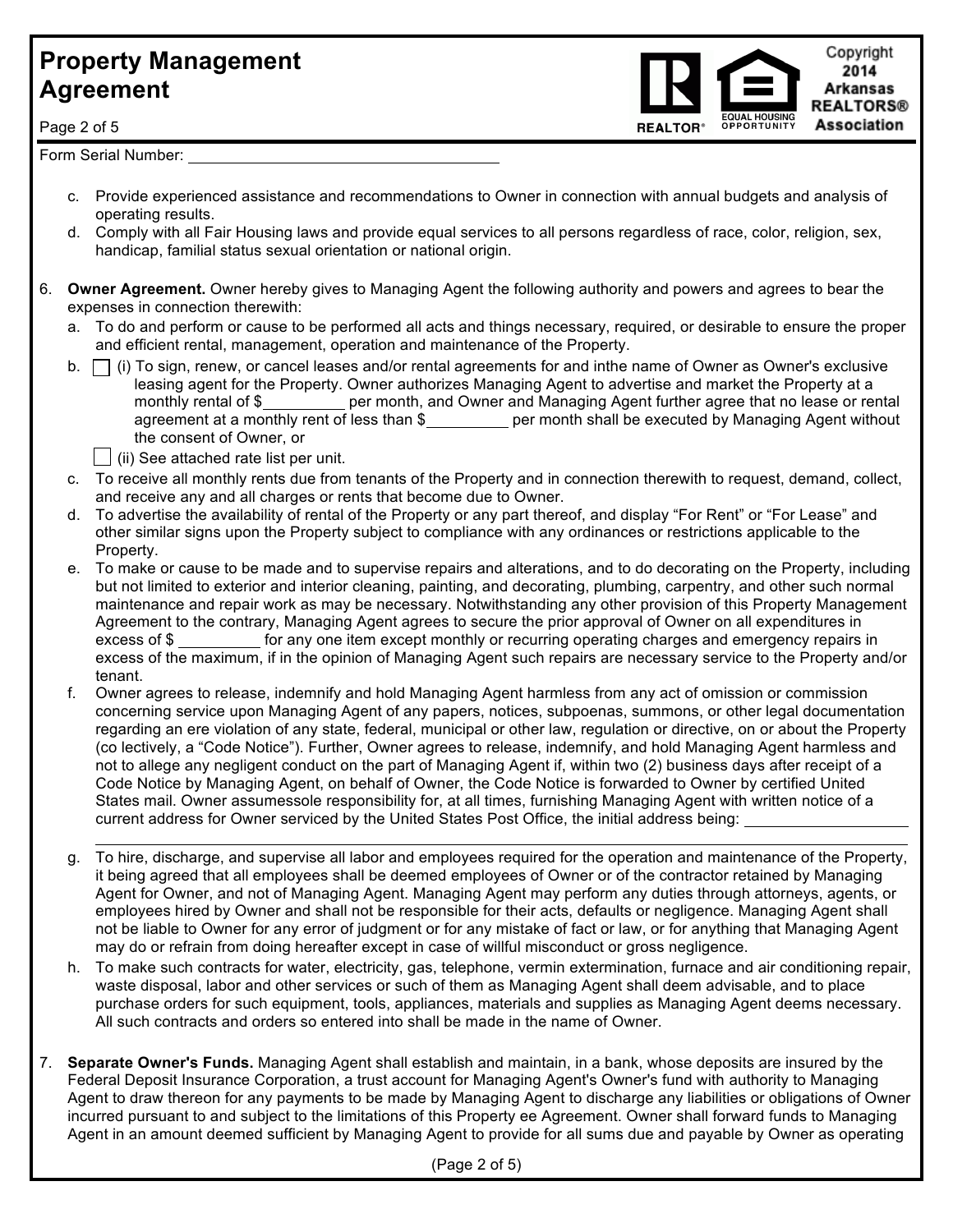

Page 3 of 5

Form Serial Number:

expenses authorized to be incurred under the terms of this Property Management Agreement. Managing Agent may make periodic payments to Owner of funds in said owner's fund that are in excess of that amount deemed necessary by Managing Agent to meet operational expenses, subject to the limitations, however, that any such payments shall not affect Owner's obligation hereunder to hereafter furnish sufficient funds to Managing Agent to meet operational expenses should such additional deposits be deemed necessary by Managing Agent.

- 8. **Hold Harmless Agreement.** Owner agrees, at Owner's expense, to indemnify and hold Managing Agent harmless from any claims or damages, including, but not limited to costs, expenses, and reasonable attorney's fees and accounts thereof, that may be made by anyone in connection with the management of the Property and/or injuries suffered by employees or any person whomsoever, and to carry, at Owner's expense, Comprehensive General Liability Insurance with minimum limits of \$300,000 death or injury, and \$100,000 Property damage. Owner understands such minimal limits may not protect Owner from all liabilities facing owners of rental property. Owner agrees to seek the advice of Owner's legal counsel and insurance agent to determine the appropriate types and amounts of insurance coverage necessary to fully protect Owner. Owner agrees to deliver to Managing Agent an insurance binder naming Managing Agent as an additional insured under Owner's policies at Owner's expense prior to the effective date of this Prope Management Agreement. In the event this insurance is ever canceled, a thirty (30) day written notice of cancellation will be sent to the offices of Managing Agent, and Managing Agent is specifically authorized to place, at Owner's expense, liability coverage if a copy of any existing liability policy is not furnished to Managing Agent within thirty (30) days after the effective date of this Property Management Agreement.
- 9. **Types of Agency.** Owner fully understands the agency options available below and agrees that Managing Agent will be the agent of Owner under the provisions of this Property Management Agreement and all obligations or expenses incurred thereunder shall be for the account, on behalf, and at the expense of Owner. Owner authorizes Managing Agent to lease the Property utilizing the agency options selected below. However, Managing Agent will present to Owner all offers to lease received regardless of agency options selected.

In addition to Managing Firm leasing the Property to prospective Lessees, Owner chooses to allow the Managing Agent to use the following options (Choose as many options as desired to lease the Property): **(check all that apply)**

- A. Lessor Agency: Lessor agency is when the Owner is represented exclusively by the Managing Agent and the Lessee is not represented by a separate agent.
- B. Lessee Agency: Owner acknowledges Managing Agent is employed by Owner and Lessee's agent is employed by Lessee. All licensees associated with Lessee agent's firm are employed by, represent, and are responsible to Lessee.

### C. Dual Agency: Owner hereby consents that Managing Agent may represent both Owner and Lessee in any transaction to lease the Property. Should this situation arise, Owner and Managing Agent agree to the following:

- (i) The Managing Agent shall not be required to and shall not disclose to either Owner or Lessee any personal, financial or other confidential information about the other party without that party's express written consent. This restriction excludes information related to material Property information that is known to Managing Agent and other information that must at the Managing Agent's discretion be disclosed.
- (ii) By selecting this option 9C, Owner acknowledges that when Managing Agent represents both Owner and Lessee, a possible conflict of interest exists and Owner agrees to forfeit individual rights to receive the undivided loyalty of the Managing Agent.
- (iii) Any claim now or hereafter arising out of any conflicts of interest from Managing Agent's representation of both Owner and Lessee is waived.
- D. Non-Agency: See Non-Representation Disclosure Addendum
- 10. **Bankruptcy.** In the event a petition in bankruptcy is filed by or against Owner, or in the event Owner shall make an assignment for the benefit of creditors, take advantage of an insolvency act or otherwise seek some form of debtor relief, Managing Agent may terminate this Property Management Agreement upon three (3) days notice to Owner. If Owner shall breach obligation hereunder and such breach remains uncured for a period of thirty (30) days after receipt by Owner of notice of such breach, then Managing Agent may forthwith terminate this Property Management.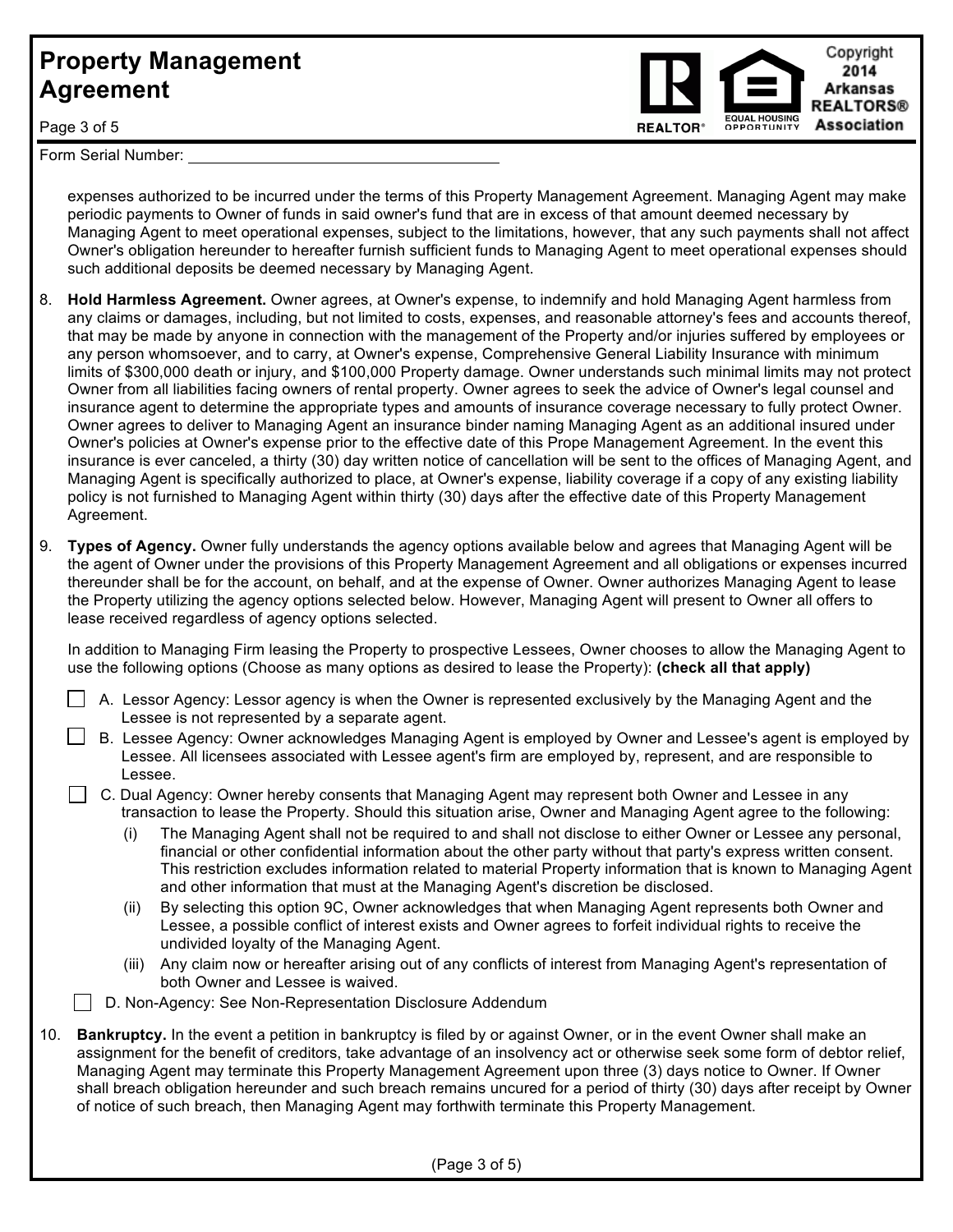Copyright 2014 **Arkansas REALTORS® Association OPPORTUNITY** 

Page 4 of 5

Form Serial Number:<br>
Serial Sumber:<br>
Serial Sumber:

- 11. **Final Accounting.** Upon termination of this Property Management Agreement, pursuant to the provisions hereof, Managing Agent shall have a maximum of sixty (60) days in which to process all outstanding obligations committed against the Property and to render a final accounting to Owner. It is expressly understood that notwithstanding any termination of this Property Management Agreement, Owner shall account to Managing Agent for any sums payable by Owner and occurring prior to termination.
- 12. **Waiver.** Owner agrees to waive all rights of action of any type against Managing Agent for damages caused or allegedly caused by Managing Agent, its employees, subcontractors, or any other party acting on its behalf.
- 13. **Managing Agent's Fee.** Owner agrees to pay Managing Agent \$\_\_\_\_\_\_\_\_ per month, or \_\_\_\_\_\_\_ percent ( \_\_\_\_%) of monthly rents collected, whichever is greater, throughout the term of this Property Management Agreement. In the event the Property is sold or exchanged during the term of this Property Management Agreement by any person including Owner, to any person, firm or corporation who has rented or leased the Property, Managing Agent shall be entitled to a cancellation fee equal to  $\frac{1}{\sqrt{2}}$  percent ( $\frac{1}{\sqrt{2}}$ ) of the gross sales price.

14. **Other Provisions.**

  $\overline{a}$  $\overline{a}$  $\overline{a}$ 

15. **GOVERNING LAW:** This Property Management Agreement shall be governed by the laws of the State of Arkansas.

- 16. **SEVERABILITY:** The invalidity or unenforceability of any provisions of this Property Management Agreement shall not affect the validity or enforceability of any other provision of this Property Management Agreement, which shall remain in full force and effect.
- 17. **MERGER CLAUSE:** This Property Management Agreement, when executed by both Buyer and Seller, shall contain the entire understanding and agreement between Buyer and Seller with respect to all matters referred to herein and shall supersede all prior or contemporaneous agreements, representations, discussions and understandings, oral or written, with respect to such matters. This Property Management Agreement shall not supersede any agency agreements entered into by Buyer or Seller and Listing Firm or Selling Firm.
- 18. **ATTORNEY'S FEES:** Should Buyer or Seller initiate any type of administrative proceeding, arbitration, mediation or litigation against the other (or against an agent for the initiating party or agent for the non-initiating party), it is agreed by Buyer and Seller (aforementioned agents being third-party beneficiaries of this Paragraph 18) that all prevailing parties shall be entitled to an award of their respective costs and attorney's fees incurred in defense of such initiated action against the non-prevailing party.
- 19. **Counterparts.** This Property Management Agreement may be executed in multiple counterparts each of which shall be regarded as an original hereof but all of which together shall constitute one in the same.
- 20. **TIME.** Owner and Managing Agent agree time is of the essence with regard to all times and dates set forth in this Property Management Agreement. Unless otherwise specified, days as it appears in this Property Management Agreement shall mean calendar days. Further, all times and dates refer to Arkansas Central time and date.
- 21. **LICENSEE DISCLOSURE.** Check all that apply:
	- $\Box$  A. Not Applicable.
	- $\Box$  B. One or more parties to this Property Management Agreement acting as a Lessee Lessor hold a valid Arkansas Real Estate License.
	- $\Box$  C. One or more owners of any entity acting as Lessee Lessor hold a valid Arkansas Real Estate License.